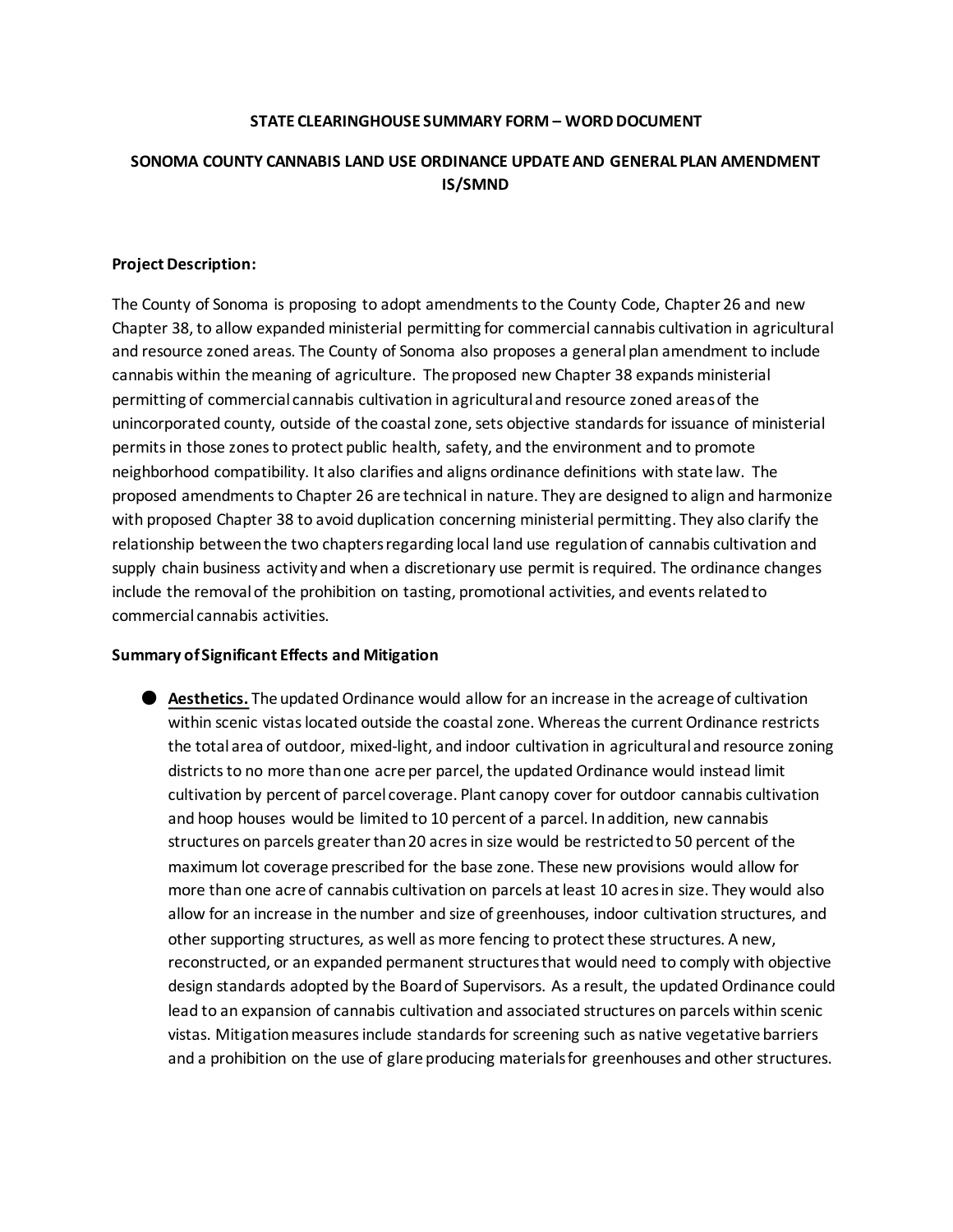- **Air Quality.** Large-scale operations on parcels at least 60 acres in size could exceed the BAAQMD's applicable screening criterion of approximately 5.95 acres for NO<sub>x</sub>, an ozone precursor. As a result, it is possible that cannabis operations would generate  $NO<sub>x</sub>$  emissions exceeding the BAAQMD's significance threshold of an average of 52 pounds per day during construction or operation, contributing to regional ozone pollution. During the construction of cannabis projects, ground disturbance and the use of construction vehicles on unpaved surfaces could cause a significant short-term increase in emissions of dust emissions, including  $PM_{10}$  and  $PM<sub>2.5</sub>$ . To reduce dust emissions, the updated Ordinance would require that cannabis cultivation sites "utilize dust control measures on access roads and all ground disturbing activities." However, this provision does not specify effective, feasible measures that would substantially control dust emissions. Mitigation measures would include a screening analysis and control of  $NO<sub>x</sub>$  emissions for large projects, and stronger dust control measures.
- **Biological Resources.** Cannabis cultivation on existing agricultural parcels as well as construction of new associated permanent structures could potentially require some tree removal. Although future cannabis projects would be required to obtain a use permit prior to removal of protected trees, neither the County's tree protection ordinance nor provisions in the updated Ordinance would ensure that such trees are replaced after removal occurs, and that replacement trees are fully protected during project activities. Therefore, the updated Ordinance may result in a loss of trees that is inconsistent with local policies and ordinances. Mitigation would require the replacement of protected trees if removed from cultivation sites.
- **Energy.** The operation of future cannabis cultivation projects would increase gasoline, electricity, and natural gas consumption due to increased vehicle trips and operational energy needs. Because the updated Ordinance would allow for larger cannabis operations, though constrained by percent of parcel size, large-scale new cannabis uses could potentially exceed energy supply during operation. Mitigation would require that applicants prepare an Energy Conservation Plan with a package of measures to reduce or offset the project's energy demand.
- **Geology and Soils.** The updated Ordinance would not require paleontological resource studies prior to construction to effectively identify the potential for paleontological resources to occur at a project site. Mitigation would include a requirement that potential paleontological resources be identified and properly avoided prior to ground disturbing activities more than five feet below the ground surface.
- **Hazards and Hazardous Materials.** Future cannabis cultivation projects could be located on sites in the Cortese List, which have known hazardous materials. Additionally, projects would be located on lands zoned for agricultural uses that are typically associated with the historical use of pesticides and arsenic. Project construction activities that disturb soils on-site could potentially result in the release of hazardous materials into the environment related to previous agricultural use. Mitigation would include the investigation and remediation, if necessary, of contaminated soils on the project site.